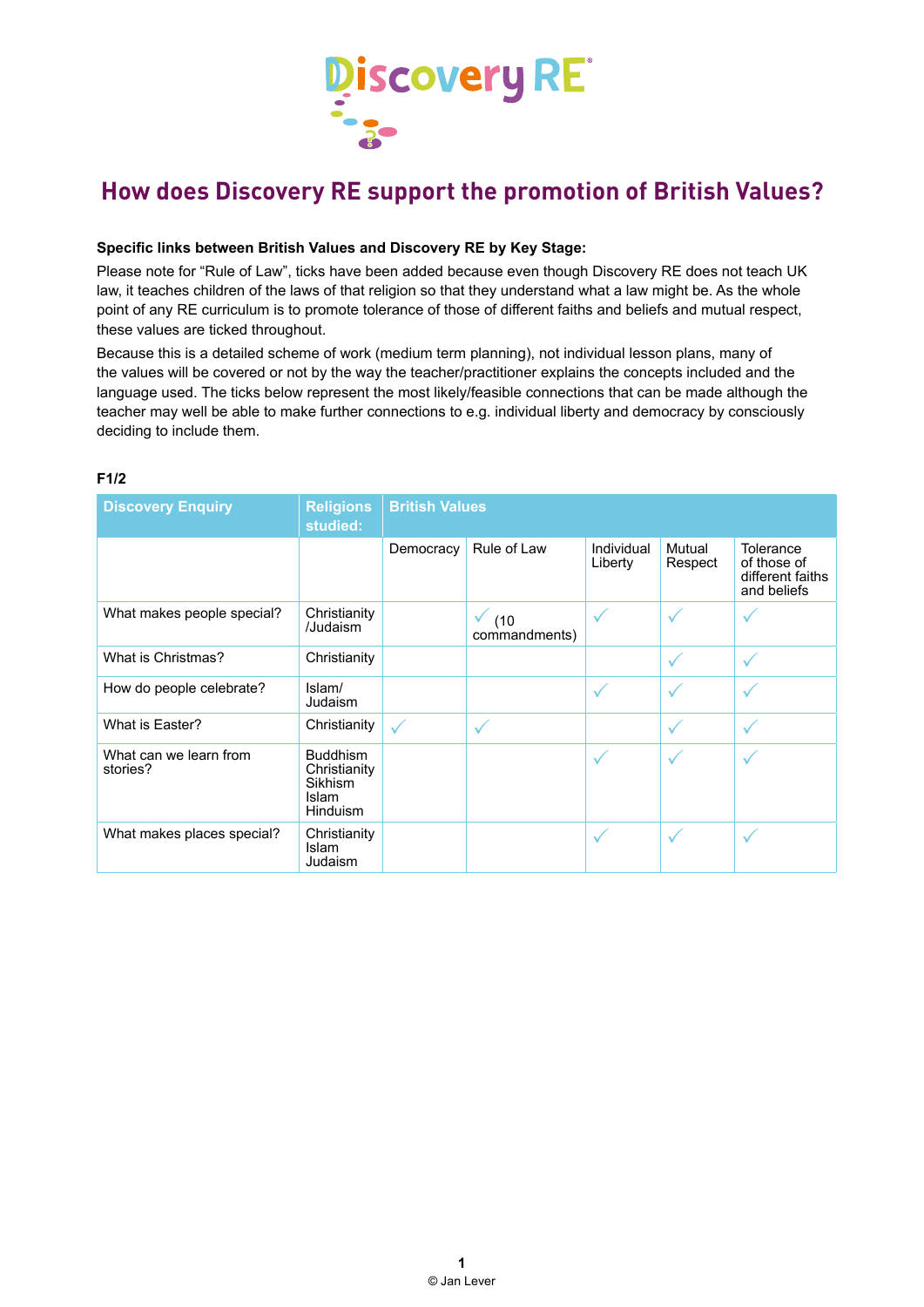

## **KEY STAGE 1:**

| <b>Discovery Enquiry</b>                                                                   | <b>Religions</b><br>studied: | <b>British Values</b> |                                                             |                                                             |                   |                                                             |
|--------------------------------------------------------------------------------------------|------------------------------|-----------------------|-------------------------------------------------------------|-------------------------------------------------------------|-------------------|-------------------------------------------------------------|
|                                                                                            |                              | Democracy             | Rule of Law                                                 | Individual<br>Liberty                                       | Mutual<br>Respect | Tolerance<br>of those of<br>different faiths<br>and beliefs |
| Year <sub>1</sub>                                                                          |                              |                       |                                                             |                                                             |                   |                                                             |
| Does God want Christians to<br>look after the world?                                       | Christianity                 |                       | ✓<br>not to<br>damage others'<br>property<br>/graffiti etc. |                                                             | $\checkmark$      | $\checkmark$                                                |
| What gift would I have given<br>Jesus if he had been born in<br>my town, not in Bethlehem? | Christianity                 |                       |                                                             |                                                             | $\checkmark$      | $\checkmark$                                                |
| Was it always easy for Jesus<br>to show friendship?                                        | Christianity                 |                       |                                                             | $\checkmark$                                                | $\checkmark$      | $\checkmark$                                                |
| Why was Jesus welcomed like<br>a king or celebrity on Palm<br>Sunday?                      | Christianity                 | $\checkmark$          | (Roman<br>rule/ how to treat<br>monarchy)                   |                                                             | $\checkmark$      | $\checkmark$                                                |
| Is Shabbat important to<br>Jewish children?                                                | Judaism                      |                       | (Shabbat<br>rules)                                          | $\checkmark$<br>(choice<br>about<br>party in<br>assessment) | $\checkmark$      | $\checkmark$                                                |
| Does celebrating Chanukah<br>make Jewish children feel<br>close to God?                    | Judaism                      |                       |                                                             | $\checkmark$                                                | $\checkmark$      | $\checkmark$                                                |

## **Year 2**

|                                                                                                                                |                  | Democracy | Rule of Law                                                                      | Individual<br>Liberty | Mutual<br>Respect | Tolerance<br>of those of<br>different faiths<br>and beliefs |
|--------------------------------------------------------------------------------------------------------------------------------|------------------|-----------|----------------------------------------------------------------------------------|-----------------------|-------------------|-------------------------------------------------------------|
| Is it possible to be kind to<br>everyone all of the time?                                                                      | Christianity     |           |                                                                                  | $\checkmark$          | $\checkmark$      | $\checkmark$                                                |
| Why did God give Jesus to the<br>world?                                                                                        | Christianity     |           |                                                                                  |                       | $\checkmark$      | $\checkmark$                                                |
| How important is it for Jewish<br>people to do what God asks<br>them to do? OR                                                 | Judaism<br>Islam |           | ✓<br>(Passover rules)                                                            | $\checkmark$          |                   |                                                             |
| Does praying at regular<br>intervals every day help a<br>Muslim in his/her everyday<br>life?                                   |                  |           |                                                                                  |                       |                   |                                                             |
| Is it true Jesus came back to<br>life again?                                                                                   | Christianity     |           | (Jesus<br>allowed<br>himself to be<br>condemned<br>under the law of<br>his land) |                       | $\checkmark$      | $\checkmark$                                                |
| How special is the relationship<br>Jews have with God? OR<br>Does going to a Mosque<br>gives Muslims a sense of<br>belonging?  | Judaism<br>Islam |           | (The Covenant)<br>(prayer in<br>the Qur'an/pillar<br>of Islam)                   | $\checkmark$          |                   |                                                             |
| What is the best way for a Jew<br>to show commitment to God?<br>OR Does completing a Hajj<br>make a person a better<br>Muslim? | Judaism<br>Islam |           | $(613$ rules)<br>(Haji as a<br>pillar of Islam)                                  | $\checkmark$          |                   |                                                             |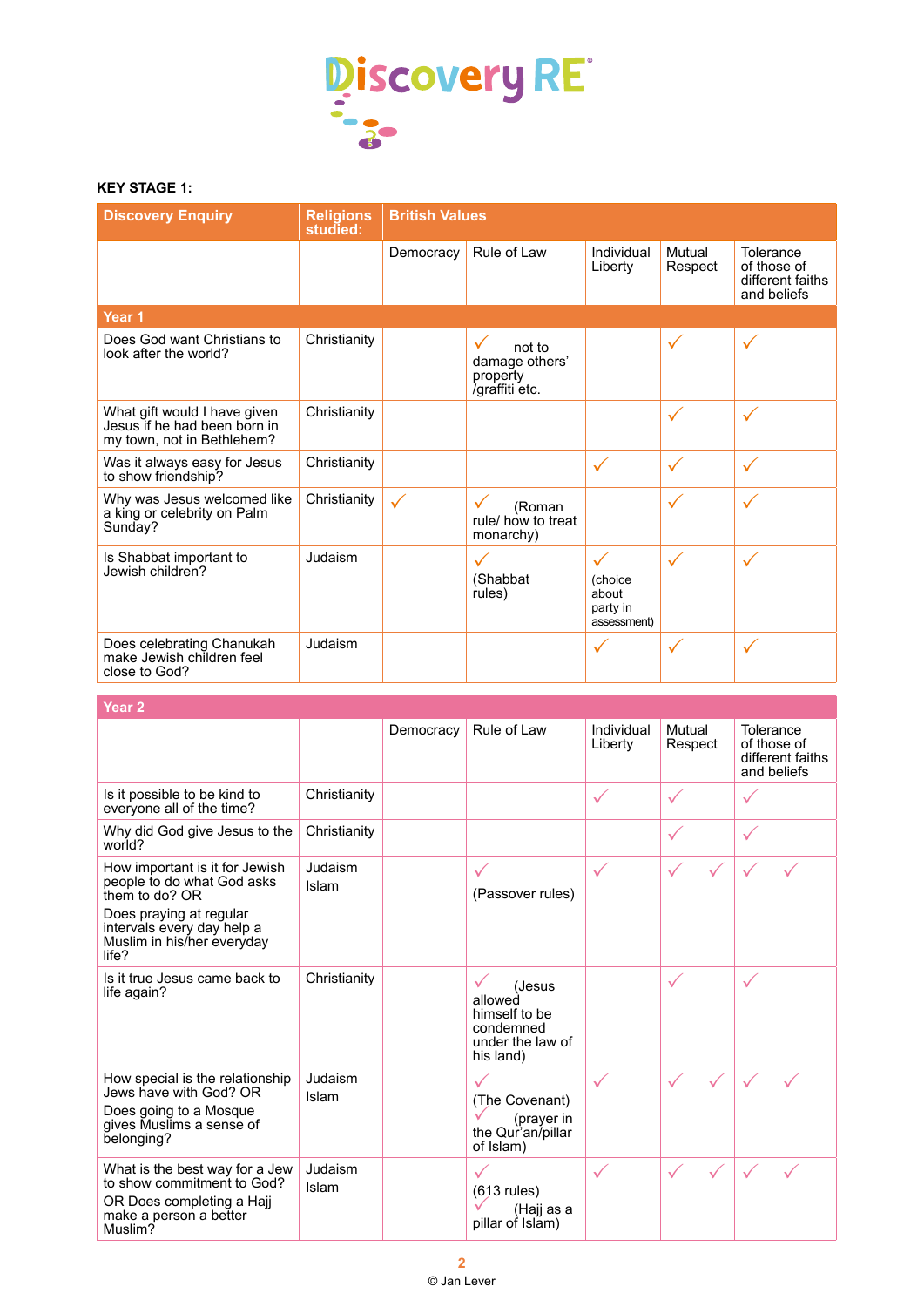

# **Lower Key Stage 2 (Yrs 3 & 4)**

| <b>Discovery Enquiry</b>                                                                                                                                                              | <b>Religions</b><br>studied: | <b>British Values</b> |                                                                        |                       |                              |                                                             |  |
|---------------------------------------------------------------------------------------------------------------------------------------------------------------------------------------|------------------------------|-----------------------|------------------------------------------------------------------------|-----------------------|------------------------------|-------------------------------------------------------------|--|
|                                                                                                                                                                                       |                              | Democracy             | Rule of Law                                                            | Individual<br>Liberty | Mutual<br>Respect            | Tolerance<br>of those of<br>different faiths<br>and beliefs |  |
| Year <sub>3</sub>                                                                                                                                                                     |                              |                       |                                                                        |                       |                              |                                                             |  |
| Would celebrating Divali at<br>home and in the community<br>bring a feeling of belonging to<br>a Hindu child?<br><b>OR</b><br>Does joining the Khalsa make<br>a person a better Sikh? | Hinduism<br>Sikhism          |                       | $\checkmark$                                                           |                       |                              |                                                             |  |
| Has Christmas lost its true<br>meaning?                                                                                                                                               | Christianity                 |                       |                                                                        |                       | $\checkmark$                 | $\checkmark$                                                |  |
| Could Jesus heal people?<br>Were these miracles or is<br>there some other explanation?                                                                                                | Christianity                 |                       |                                                                        |                       | $\checkmark$                 | $\checkmark$                                                |  |
| What is 'good' about Good<br>Friday?                                                                                                                                                  | Christianity                 |                       |                                                                        |                       | $\checkmark$                 | $\checkmark$                                                |  |
| How can Brahman be<br>everywhere and in everything?<br><b>OR</b><br>Do Sikhs think it is important                                                                                    | Hinduism<br>Sikhism          |                       | $\checkmark$<br>(Guru<br>Granth Sahib-<br>share with those<br>in need) |                       |                              |                                                             |  |
| to share?<br>Would visiting the River<br>Ganges feel special to a non-<br>Hindu?<br><b>OR</b>                                                                                         | Hinduism                     |                       | (Guru<br>Granth Sahib)                                                 |                       | $\checkmark$<br>$\checkmark$ |                                                             |  |
| What is the best way for a<br>Sikh to show commitment to<br>God?                                                                                                                      | Sikhism                      |                       |                                                                        |                       |                              |                                                             |  |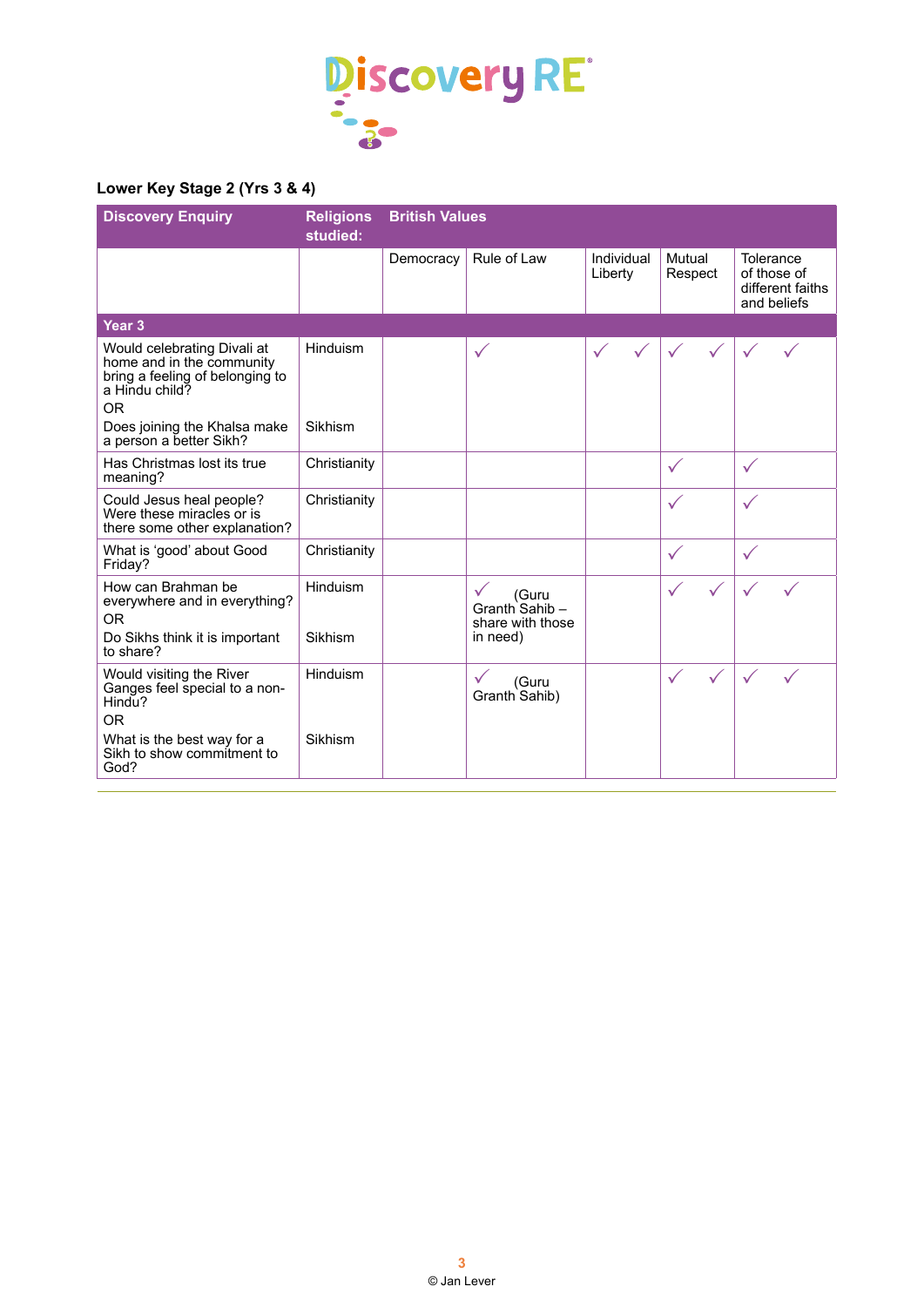

## **LKS 2 Years 3/4**

| =================                                                |              |           |             |                       |                   |                                                             |  |
|------------------------------------------------------------------|--------------|-----------|-------------|-----------------------|-------------------|-------------------------------------------------------------|--|
|                                                                  |              | Democracy | Rule of Law | Individual<br>Liberty | Mutual<br>Respect | Tolerance<br>of those of<br>different faiths<br>and beliefs |  |
| Year 3/4 How special is Allah<br>to Muslims?                     | <b>Islam</b> |           |             |                       |                   |                                                             |  |
| Year 3/4 How important is<br>the Prophet Muhammad to<br>Muslims? | <b>Islam</b> |           |             |                       |                   |                                                             |  |
| Year 3/4 How does the Qur'an<br>influence Muslims today?         | <b>Islam</b> |           |             |                       | v                 |                                                             |  |

| Year 4                                                                              |              |           |                                                                                  |                                                        |                   |                                                             |
|-------------------------------------------------------------------------------------|--------------|-----------|----------------------------------------------------------------------------------|--------------------------------------------------------|-------------------|-------------------------------------------------------------|
|                                                                                     |              | Democracy | Rule of Law                                                                      | Individual<br>Liberty                                  | Mutual<br>Respect | Tolerance<br>of those of<br>different faiths<br>and beliefs |
| How special relationship is the<br>relationship Jews have with<br>God?              | Judaism      |           | (The<br>Covenant/Torah)                                                          |                                                        | $\checkmark$      | $\checkmark$                                                |
| What is the most significant<br>part of the nativity story for<br>Christians today? | Christianity |           |                                                                                  |                                                        | $\checkmark$      | $\checkmark$                                                |
| How important is it for Jewish<br>people to do what God asks<br>them to do?         | Judaism      |           | (kashrut/<br>UNCRC)                                                              |                                                        | $\checkmark$      | $\checkmark$                                                |
| Is forgiveness always possible<br>for Christians?                                   | Christianity |           | (Jesus<br>allowed<br>himself to be<br>condemned<br>under the law of<br>his land) | $\checkmark$<br>(Jesus<br>willingly<br>gave his<br>up) | $\checkmark$      | $\checkmark$                                                |
| What is the best way for a Jew<br>to show commitment to God?                        | Judaism      |           | $\checkmark$<br>(The<br>Covenant/Torah)                                          | $\checkmark$                                           | $\checkmark$      | $\checkmark$                                                |
| Do people need to go to<br>church to show they are<br>Christians?                   | Christianity |           |                                                                                  | $\checkmark$                                           | $\checkmark$      | $\checkmark$                                                |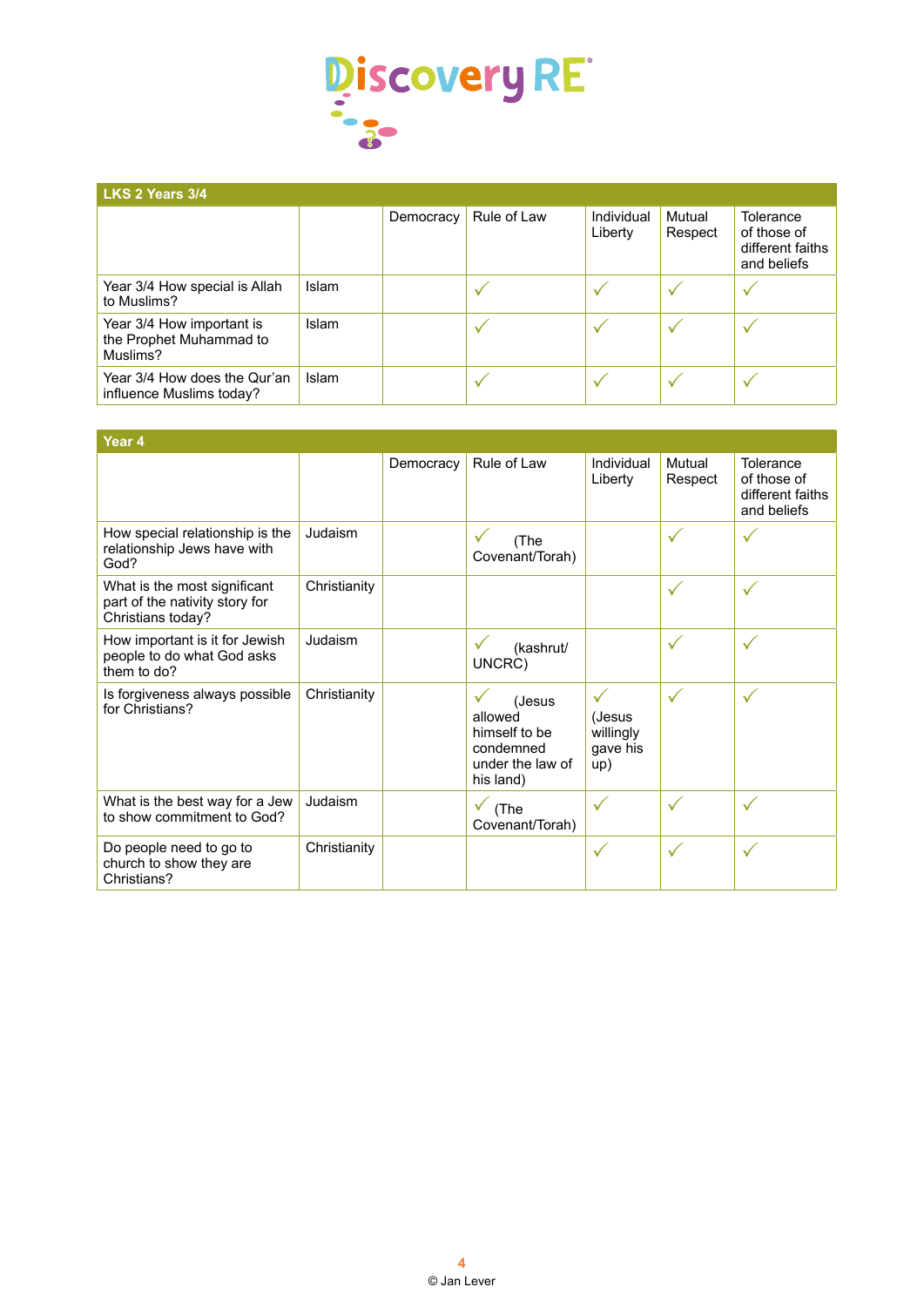

# **Upper Key Stage 2 (Yrs 5 & 6)**

| <b>Discovery Enquiry</b>                                                                                                                            | <b>Religions</b><br>studied: | <b>British Values</b> |                                                        |                                                 |                   |                                                             |
|-----------------------------------------------------------------------------------------------------------------------------------------------------|------------------------------|-----------------------|--------------------------------------------------------|-------------------------------------------------|-------------------|-------------------------------------------------------------|
|                                                                                                                                                     |                              | Democracy             | Rule of Law                                            | Individual<br>Liberty                           | Mutual<br>Respect | Tolerance<br>of those of<br>different faiths<br>and beliefs |
| Year <sub>5</sub>                                                                                                                                   |                              |                       |                                                        |                                                 |                   |                                                             |
| How far would a Sikh go for<br>his/her religion? OR<br>What is the best way for a<br>Hindu to show commitment to<br>God?                            | Sikhism<br>Hinduism          |                       | (Vedas)                                                | ✓<br>(how<br>much<br>does a<br>Sikh give<br>up) |                   |                                                             |
| Is the Christmas story true?                                                                                                                        | Christianity                 |                       |                                                        |                                                 | $\checkmark$      | $\checkmark$                                                |
| Are Sikh stories important<br>today? OR<br>How can Brahman be<br>everywhere and in everything?                                                      | Sikhism<br>Hinduism          |                       | (Guru<br>Granth Sahib)                                 |                                                 | ✓                 |                                                             |
| How significant is it for<br>Christians to believe God<br>intended Jesus to die?                                                                    | Christianity                 |                       |                                                        |                                                 | $\checkmark$      |                                                             |
| What is the best way for a<br>Sikh to show commitment to<br>God? OR<br>Do beliefs in karma, samsara<br>and moksha help Hindus lead<br>better lives? | Sikhism<br>Hinduism          |                       | (Guru<br>Granth Sahib)<br>Bhagavad Gita/<br>Upanishads |                                                 |                   |                                                             |
| What is the best way for<br>Christian to show commitment<br>to God?                                                                                 | Christianity                 |                       | (10)<br>commandments)                                  | Martin<br>Luther<br>King                        | $\checkmark$      | $\checkmark$                                                |